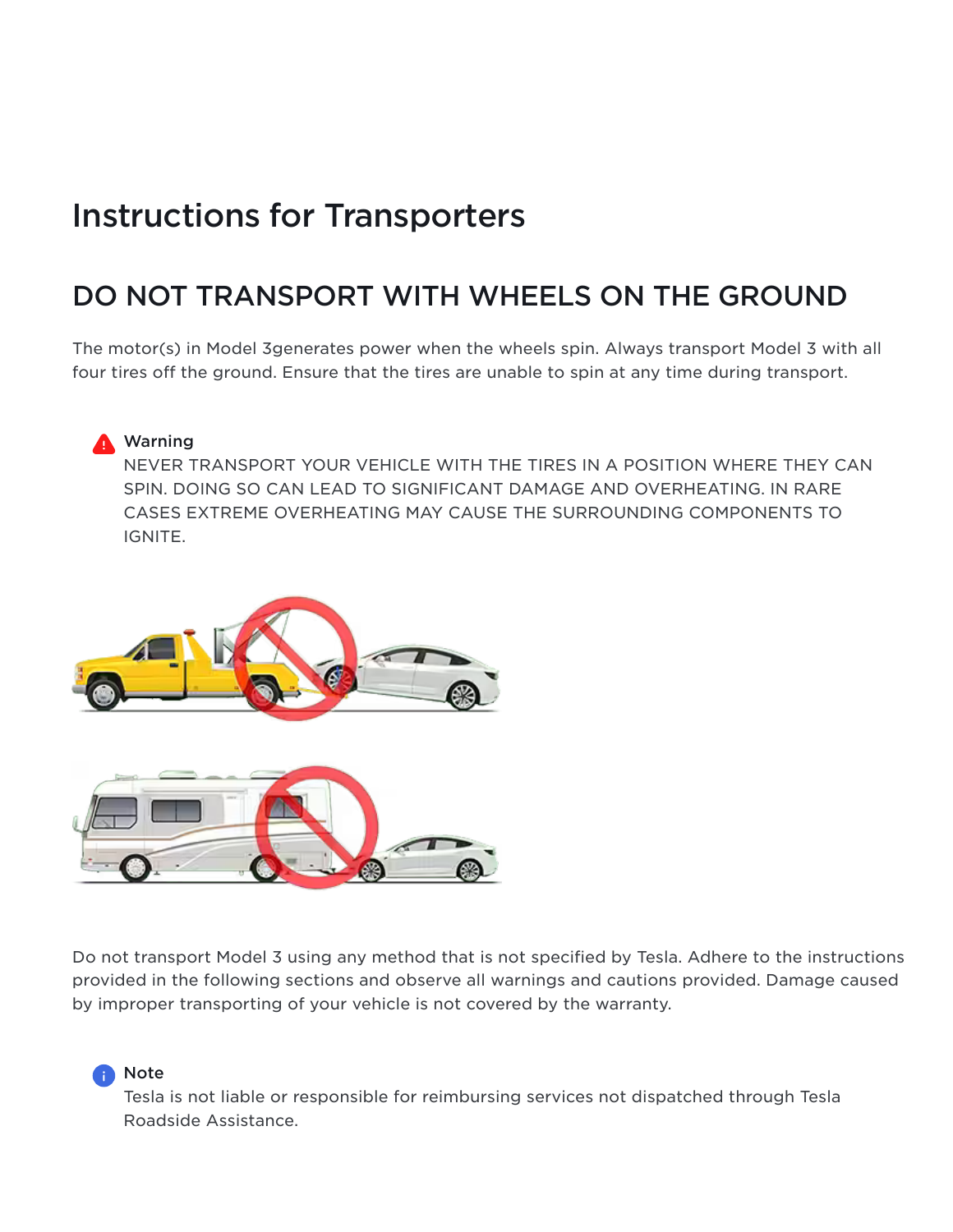# Approved Methods for Transporting

A flatbed truck or comparable transport vehicle is the recommended method of transporting Model 3. The vehicle can face either direction when using a flatbed.



If Model 3 must be transported without a flatbed truck, then wheel lifts and dollies must be used to ensure that all four wheels are off of the ground. This method may only be used for a maximum of 35 miles (55 km), and must not exceed the manufacturer speed rating of the dollies. With this method, Tesla recommends the vehicle facing forward so that the front wheels are lifted and the rear wheels are on dollies.



#### **A** CAUTION

EnableTransport Mode (see Activate Transport Mode) before winching Model 3 onto a flatbedtruck (see Pull onto the Flatbed Truck). If Transport Mode is not available or the touchscreen is not accessible, self-loading dollies or tire skates must be used to load the vehicle into the approved transportation position. Tesla is not responsible for any damage caused by or during the transport of Model 3, including personal property damage or damage caused by using self-loading dollies or tire skates.

#### Note

Transport Mode is only intended to allow for winching Model 3 onto a flatbed truck or repositioning the vehicle out of a parking space. While in Transport Mode, the tires are allowed to rotate slowly (under 3 mph or 5 km/h) and for a very short distance (less than 30 feet or 10 meters). See Activate Transport Mode. Exceeding these boundaries can lead to significant damage and overheating that is not covered by the warranty.

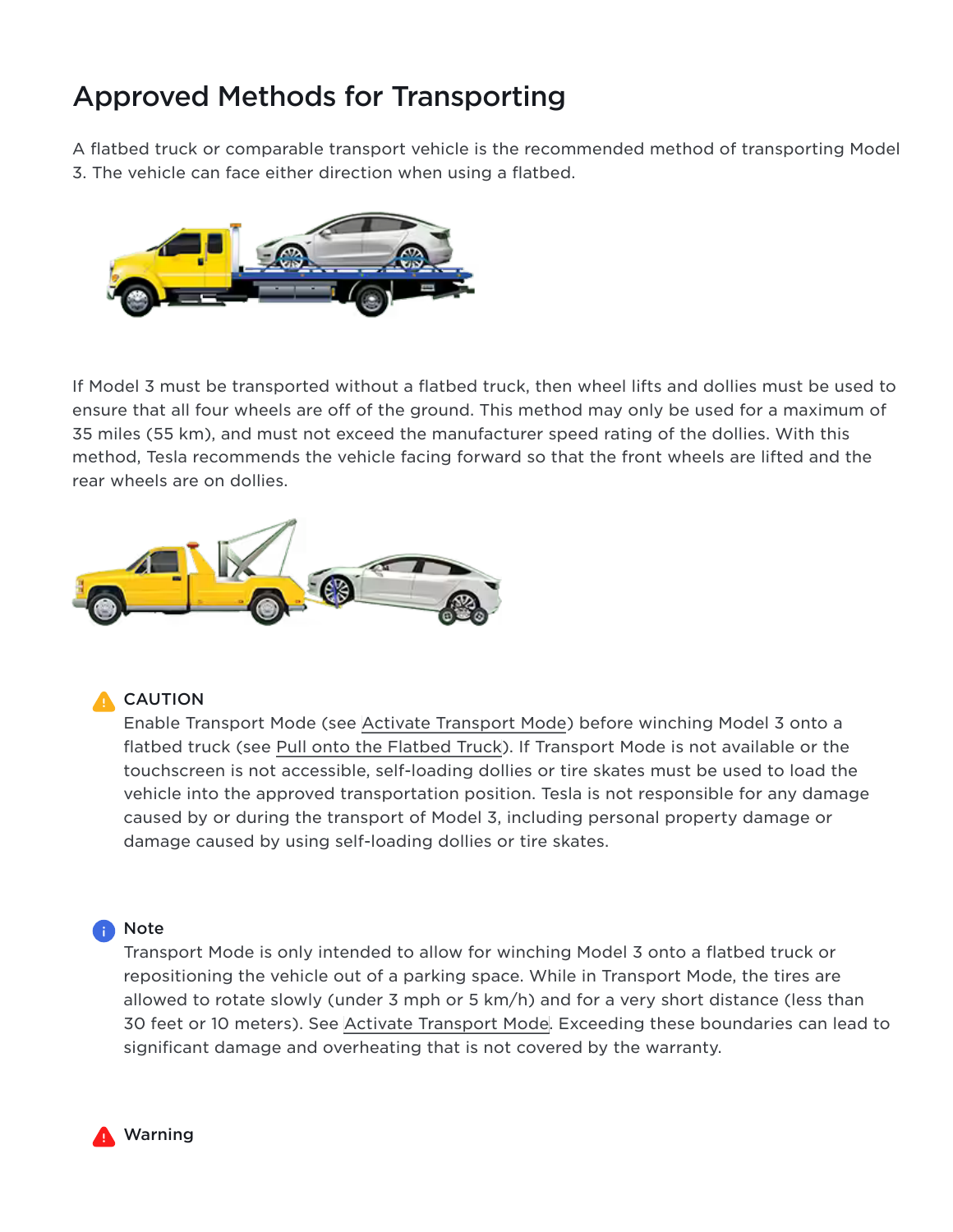Model 3 is equipped with high voltage components that may be compromised as a result of a collision (see High Voltage Components). Before transporting Model 3, it is important to assume these components are energized. Always follow high voltage safety precautions (wearing personal protection equipment, etc.) until emergency response professionals have evaluated the vehicle and can accurately confirm that all high voltage systems are no longer energized. Failure to do so may result in serious injury.

# <span id="page-2-0"></span>Activate Transport Mode

Transport Mode keeps the parking brake disengaged while winching Model 3 onto a flatbed truck. When active, Transport Mode displays a message indicating that the vehicle will remain free-rolling. To enable Transport Mode:

- Low voltage power is required. You will be unable to use the touchscreen to activate Transport Mode if Model 3 has no power.
- Model 3 must detect a key. Transport Mode is available only when a key is detected.

To activate Transport Mode:

- 1. Ensure Model 3 is in Park.
- 2. Chock the tires or make sure Model 3 is secure.
- 3. Press and hold the brake pedal, then on the touchscreen, touch **Controls > Service > Towing**. The touchscreen displays a message reminding you how to properly transport Model 3.
- 4. Press and hold the Transport Mode button until it turns blue. Model 3 is now free-rolling and can slowly be rolled (no faster than walking speed) or winched.

To cancel Transport Mode, shift Model 3 into Park.

#### Note

If Model 3 loses low voltage power after Transport Mode is enabled, Transport Mode cancels.

#### **A** CAUTION

If the electrical system is not working, and you therefore cannot use the touchscreen to activate Transport Mode, use self-loading dollies or tire skates. Before doing so, always check the manufacturer's specifications and recommended loading capacity.

# <span id="page-2-1"></span>Pull onto the Flatbed Truck

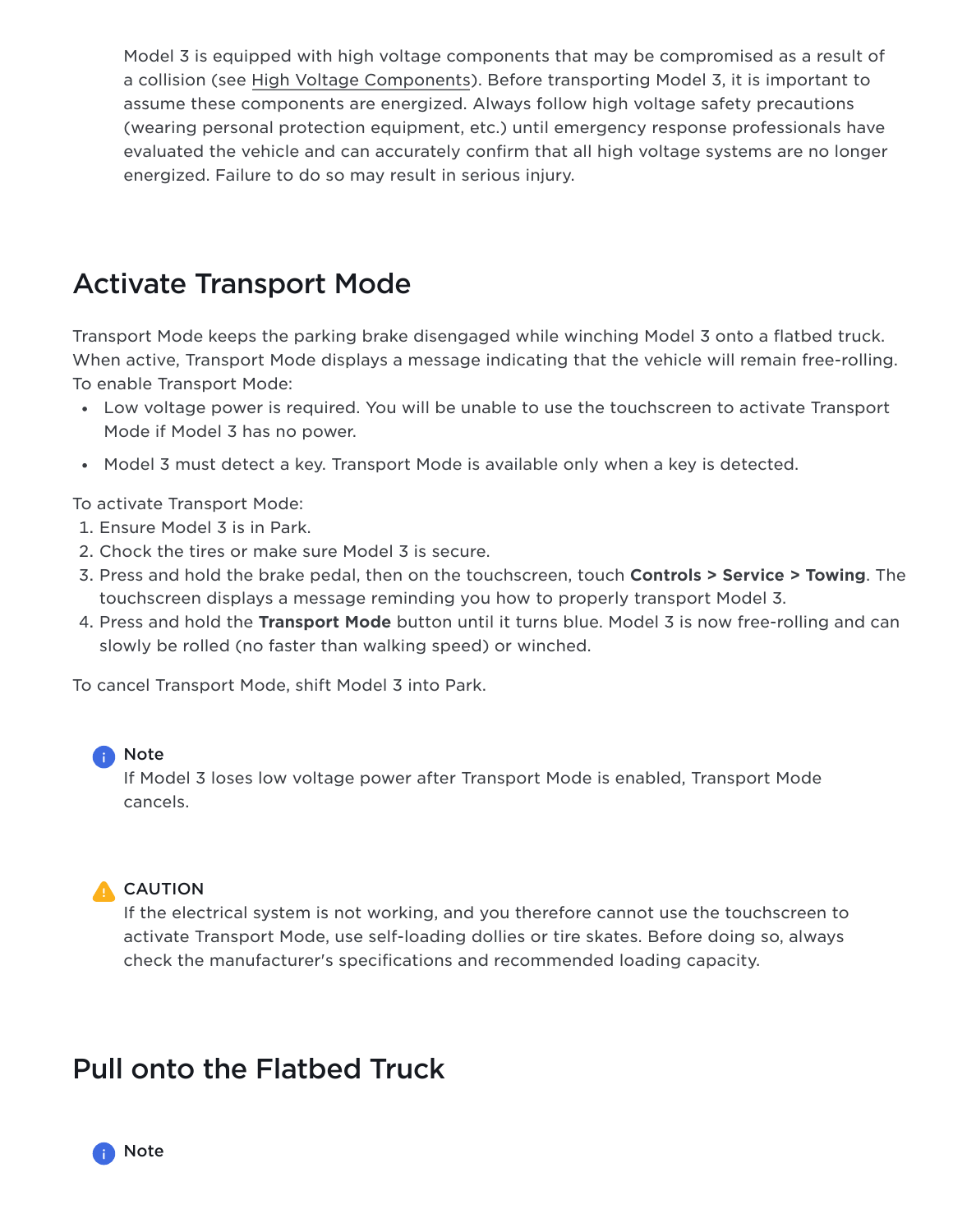If Model 3 has no low voltage power, you need an external low voltage power supply to open the hood or use the touchscreen. See [Opening](https://www.tesla.com/ownersmanual/model3/en_us/GUID-4907927D-1F9C-43C0-B58C-A3CACDD2D9C6.html) Hood with No Power.

#### **A** CAUTION

To avoid damage, only pull the vehicle onto a flatbed truck using a properly-installed tow eye. Using the chassis, frame, or suspension components to pull the vehicle can result in damage.

1. Locate the tow eye. The tow eye is located under the carpet in the front trunk.



2. Release the tow eye cover by pressing firmly on its top right perimeter until it pivots inward, then gently pulling the raised section toward you.



The tow eye cover is connected to the vehicle's black negative (-) terminal.



3. Fully insert the tow eye into the opening, then turn it counter-clockwise until securely fastened.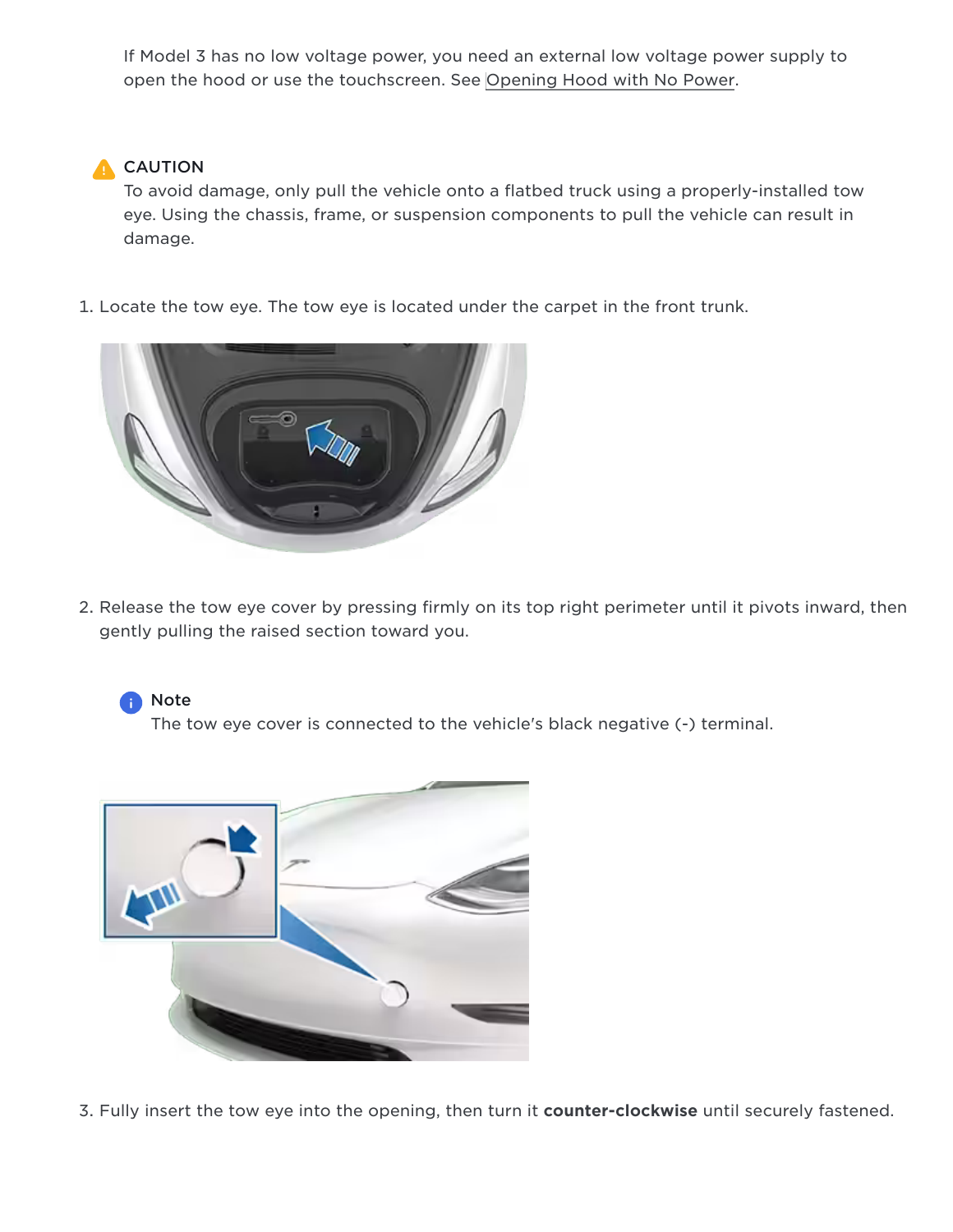

4. Attach the winch cable to the tow eye.

### **A** CAUTION

Before pulling, make sure the tow eye is securely tightened.

- 5. Activate Transport Mode.
- 6. Pull Model 3 slowly onto the flatbed truck.

# Secure the Tires

The vehicle's tires must be secured onto the truck using the eight-point tie-down method:

- Ensure any metal parts on the tie-down straps do not contact painted surfaces or the face of the wheels.
- Do not place tie-down straps over the body panels or through the wheels.

## **A** CAUTION

Attaching the tie-down straps to the chassis, suspension or other parts of the vehicle's body may cause damage.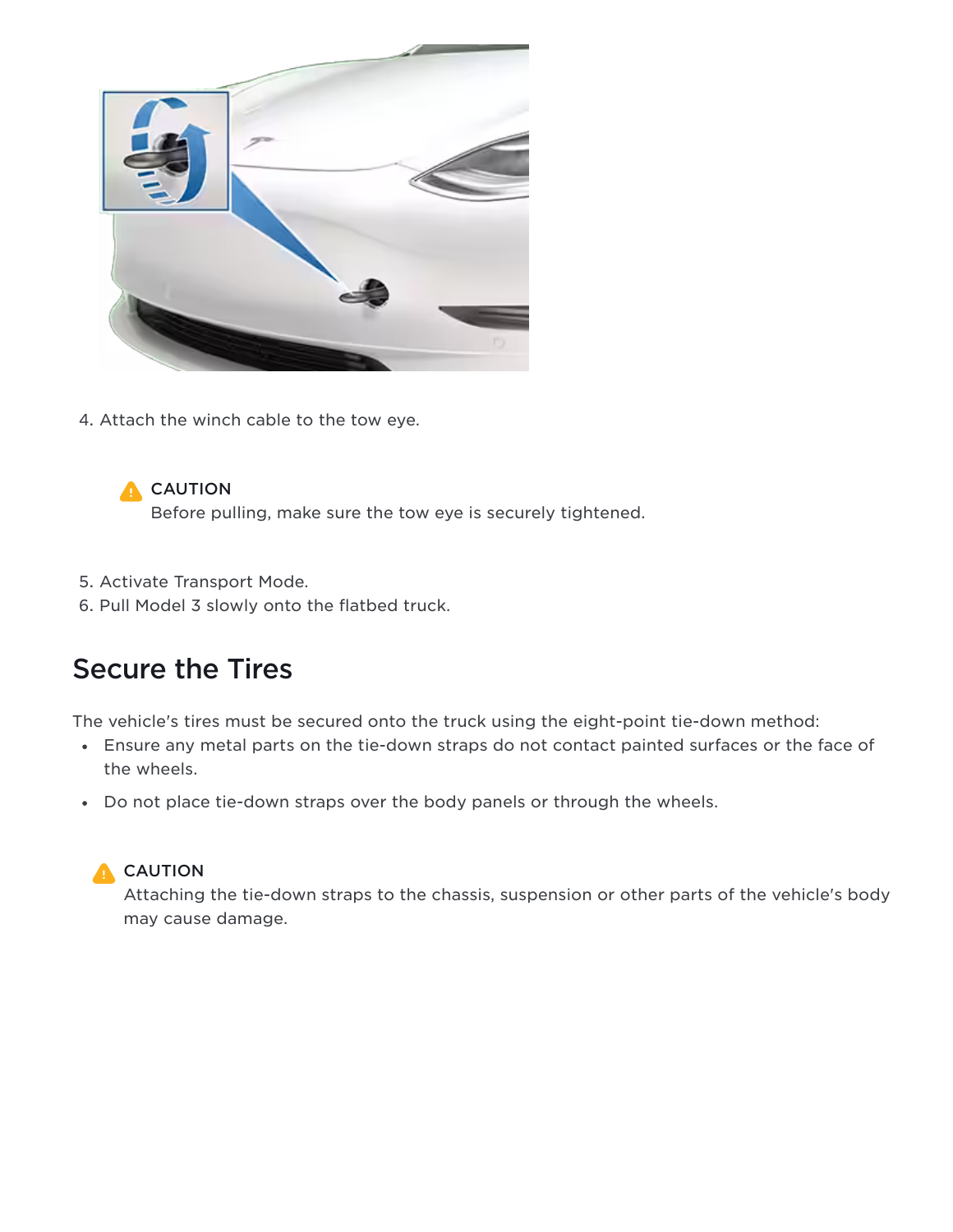

# Jump Starting

If jump starting Model 3 using another vehicle, refer to that vehicle manufacturer's instructions. The following instructions assume you are using an external low voltage power supply (such as a portable jump starter).

Use the images in the following procedures to determine if your vehicle is equipped with a low voltage Lead-Acid or Lithium-Ion battery. For Lithium-Ion batteries, it is easy to see the battery once the maintenance panel is removed.

**A** CAUTION Model 3 cannot be used to jump start another vehicle. Doing so can result in damage.

**A** CAUTION

Avoid short circuits when jump starting Model 3. Connecting cables to the wrong terminals, touching leads together, etc., can result in damage to Model 3.

## Jump Starting the Low Voltage (Lead-Acid) Battery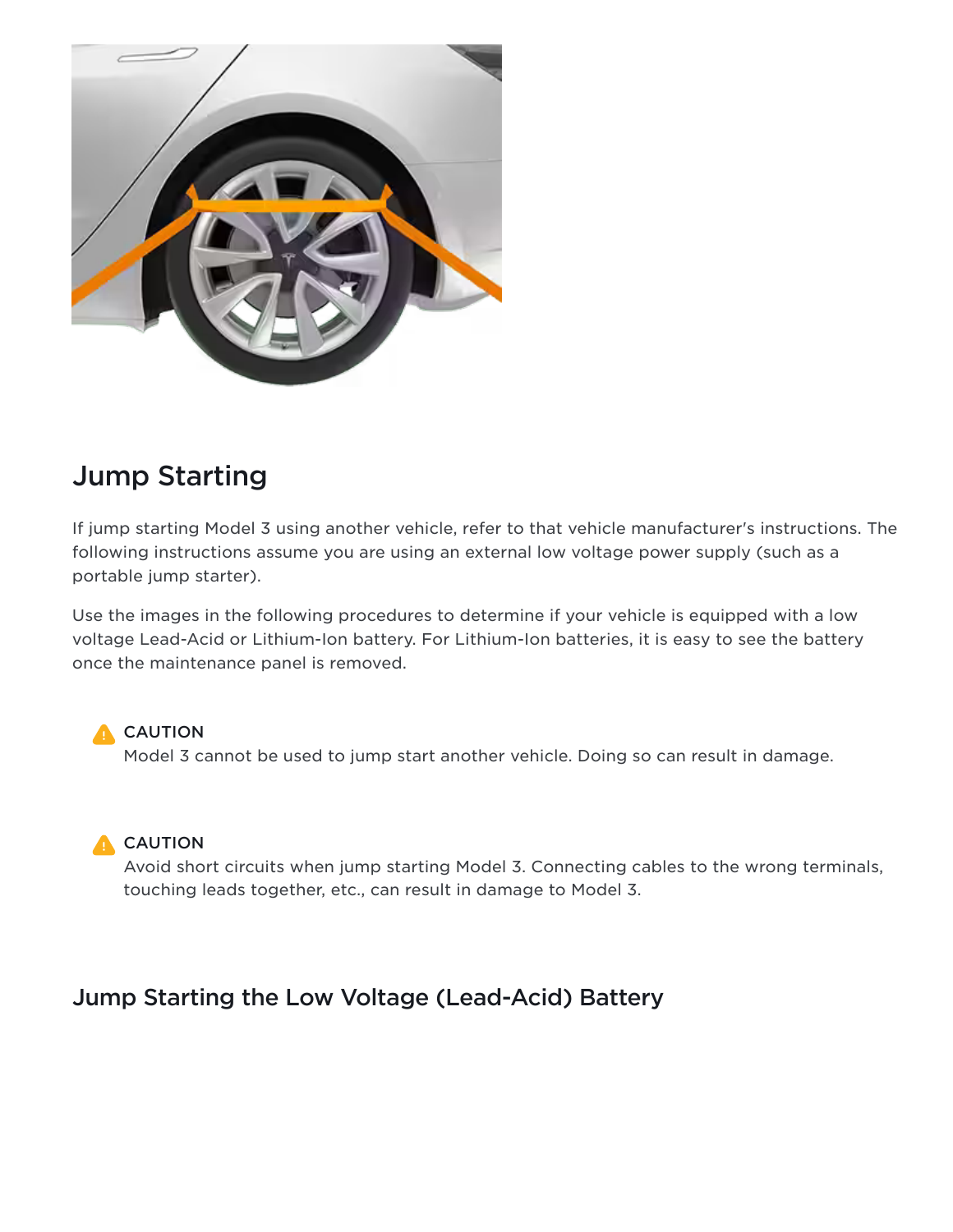

- 1. Open the hood (see Opening Hood with No Power).
- 2. Remove the maintenance panel by pulling it upwards to release the trim clips that hold it in place.
- 3. Remove the cabin intake trim panel by pulling it upwards to release the trim clips that hold it in place.
- 4. Connect the low voltage power supply's red positive (+) cable to the red positive (+) terminal on the low voltage battery.



To avoid damaging Model 3, do not allow the positive cable to contact other metal components, such as the battery tie-down bracket.

- 5. Connect the low voltage power supply's black negative (-) cable to the black negative (-) terminal on the low voltage battery.
- 6. Turn on the external power supply (refer to the manufacturer's instructions). Touch the touchscreen to wake it up.



It may take several minutes to receive enough power to wake up the touchscreen.

- 7. When external low voltage power is no longer required, disconnect both cables from the terminals on the battery, beginning with the black negative (-) cable.
- 8. Reinstall the cabin intake trim panel by placing it back in its original location and pressing down until it is secure.
- 9. Replace the maintenance panel by placing it back in its original location and pressing down until it is secure.
- 10. Close the hood.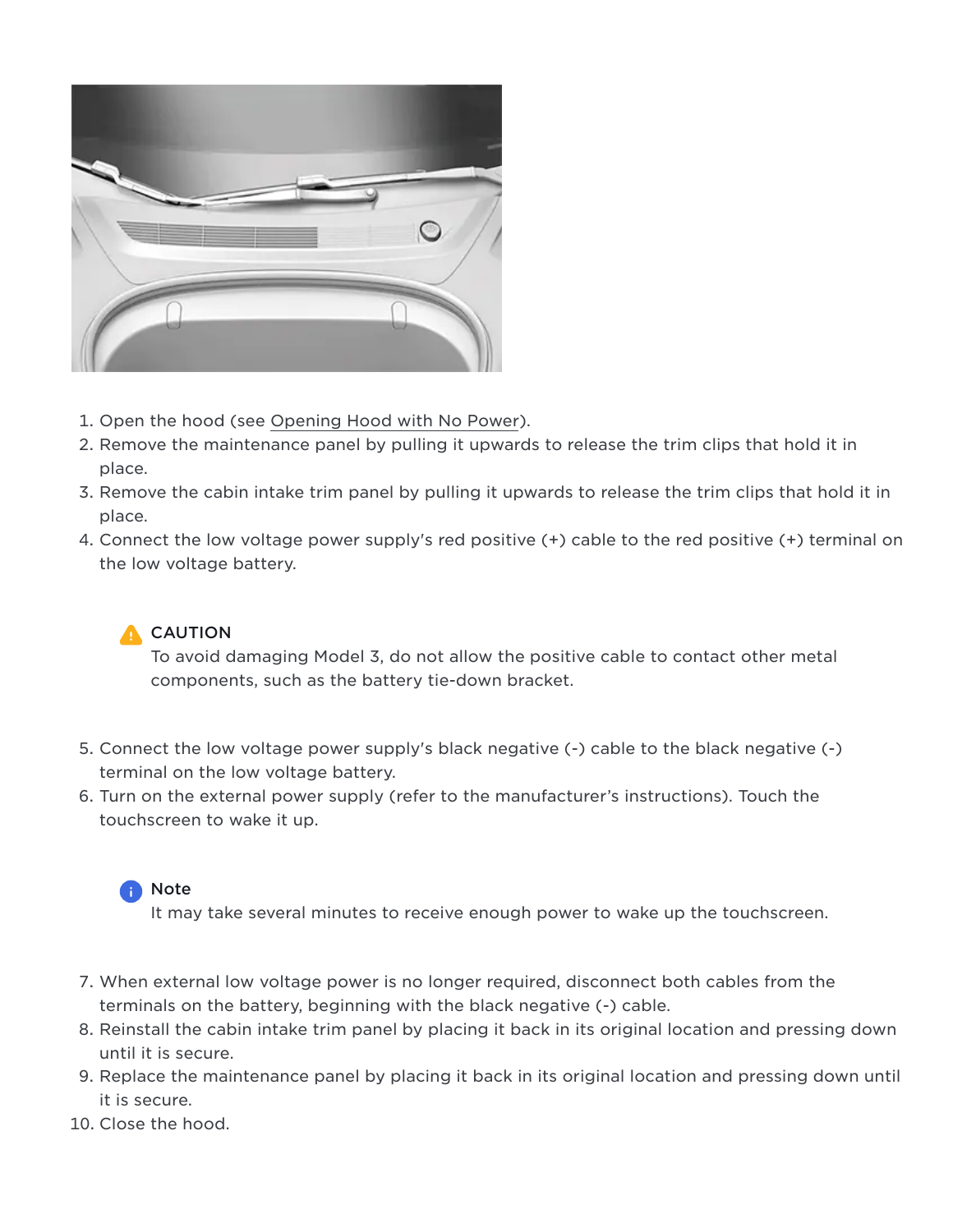## Jump Starting the Low Voltage (Lithium-Ion) Battery



- 1. Open the hood (see Opening Hood with No Power).
- 2. Remove the maintenance panel by pulling it upwards to release the trim clips that hold it in place.
- 3. Remove the red cover and connect the external low voltage power supply's red positive (+) cable to the red positive (+) jump post.



To avoid damaging the vehicle, do not allow the positive cable to contact other metal components.